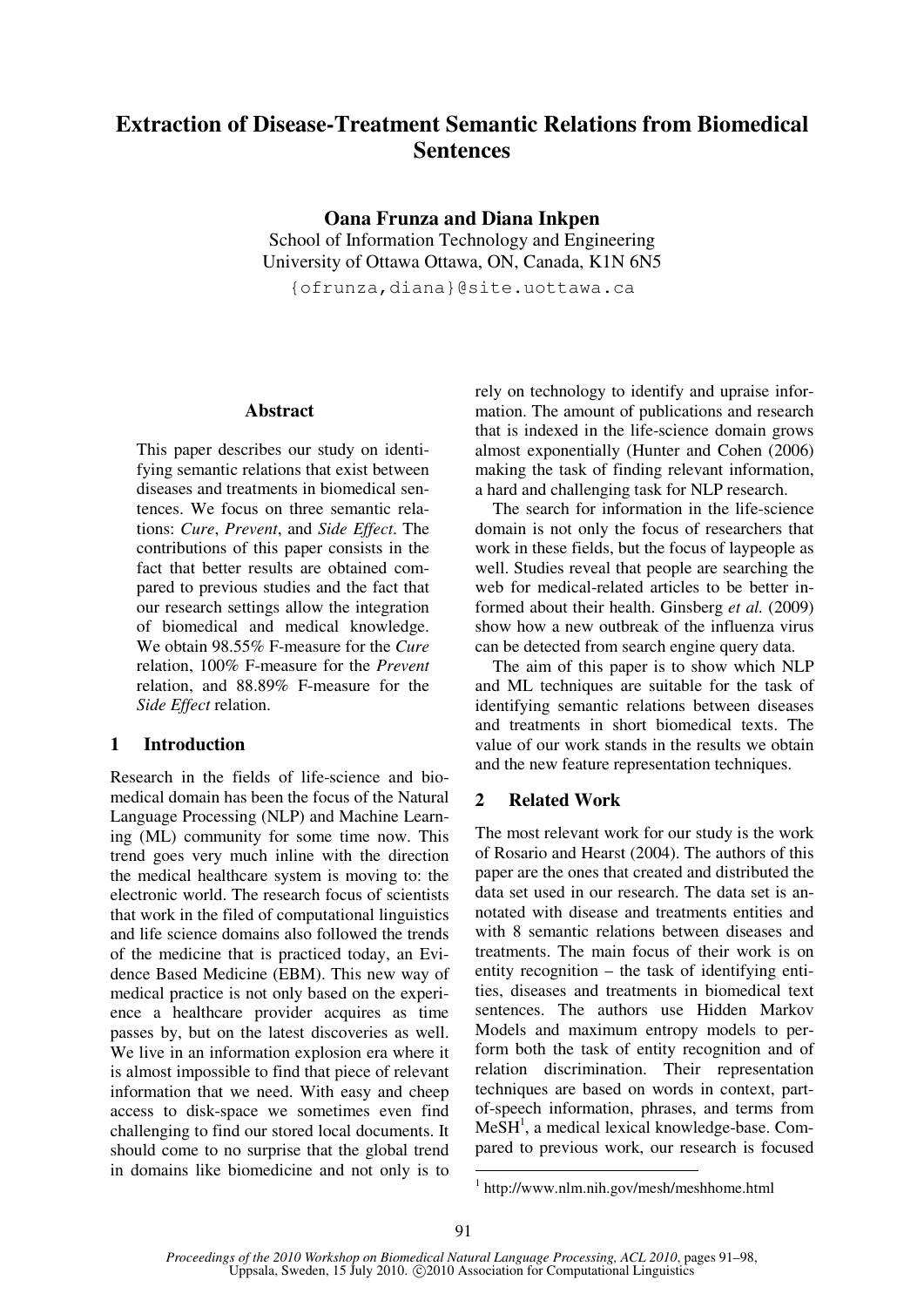on different representation techniques, different classification models, and most importantly in obtaining improved results without using the annotations of the entities (new data will not have them). In previous research, the best results were obtained when the entities involved in the relations were identified and used as features.

The biomedical literature contains a wealth of work on semantic relation extraction, mostly focused on more biology-specific tasks: *subcellular-location* (Craven 1999), *gene-disorder* association (Ray and Craven 2001), and *diseases and drugs* relations (Srinivasan and Rindflesch 2002, Ahlers et *al.*, 2007).

Text classification techniques combined with a Naïve Bayes classifier and relational learning algorithms are methods used by Craven (1999). Hidden Markov Models are used in Craven (2001), but similarly to Rosario and Hearst (2004), the research focus was entity recognition.

A context based approach using MeSH term co-occurrences are used by Srinivasan and Rindflesch (2002) for relationship discrimination between diseases and drugs.

A lot of work is focused on building rules used to extract relation. Feldman et *al.* (2002) use a rule-based system to extract relations that are focused on genes, proteins, drugs, and diseases. Friedman et *al.* (2001) go deeper into building a rule-based system by hand-crafting a semantic grammar and a set of semantic constraints in order to recognize a range of biological and molecular relations.

#### **3 Task and Data Sets**

Our task is focused on identifying diseasetreatment relations in sentences. Three relations: *Cure*, *Prevent*, and *Side Effect*, are the main objective of our work. We are tackling this task by using techniques based on NLP and supervised ML techniques. We decided to focus on these three relations because these are the ones that are better represented in the original data set and in the end will allow us to draw more reliable conclusions. Also, looking at the meaning of all relations in the original data set, the three that we focus on are the ones that could be useful for wider research goals and are the ones that really entail relations between two entities. In the supervised ML settings the amount of training data is a factor that influences the performance; support for this stands not only in the related work performed on the same data set, but in the research literature as well. The aim of this paper is to focus on few relations of interest and try to identify what predictive model and what representation techniques bring the best results of identifying semantic relations in short biomedical texts. We mostly focused on the value that the research can bring, rather than on an incremental research.

As mentioned in the previous section, the data set that we use to run our experiments is the one of Rosario and Hearst (2004). The entire data set is collected from Medline<sup>2</sup> 2001 abstracts. Sentences from titles and abstracts are annotated with entities and with 8 relations, based only on the information present in a certain sentence. The first 100 titles and 40 abstracts from each of the 59 Medline 2001 files were used for annotation. Table 1, presents the original data set, as published in previous research. The numbers in parenthesis represent the training and test set sizes.

| Relationship                     | Definition and Example             |
|----------------------------------|------------------------------------|
| Cure                             | <b>TREAT</b> cures DIS             |
| 810 (648, 162)                   | Intravenous immune globulin for    |
|                                  | recurrent spontaneous abortion     |
| Only DIS                         | TREAT not mentioned                |
| 616 (492, 124)                   | Social ties and susceptibility to  |
|                                  | the common cold                    |
| Only TREAT                       | DIS not mentioned                  |
| 166 (132, 34)                    | Flucticasome propionate is safe in |
|                                  | recommended doses                  |
| Prevent                          | TREAT prevents the DIS             |
| 63 (50, 13)                      | Statins for prevention of stroke   |
| Vague                            | Very unclear relationship          |
| 36(28, 8)                        | Phenylbutazone and leukemia        |
| Side Effect                      | DIS is a result of a TREAT         |
| 29(24, 5)                        | Malignant mesodermal mixed         |
|                                  | tumor of the uterus following      |
|                                  | irradiation                        |
| NO Cure                          | TREAT does not cure DIS            |
| 4(3, 1)                          | Evidence for double resistance to  |
|                                  | permethrin and malathion in head   |
|                                  | lice                               |
| Total relevant: 1724 (1377, 347) |                                    |
| Irrelevant                       | Treat and DIS not present          |
| 1771 (1416, 355)                 | Patients were followed up for 6    |
|                                  | months                             |
| Total: 3495 (2793, 702)          |                                    |

**Table 1**. Original data set.

From this original data set, the sentences that are annotated with *Cure*, *Prevent*, *Side Effect*, *Only DIS*, *Only TREAT*, and *Vague* are the ones that used in our current work. While our main focus is on the *Cure*, *Prevent*, and *Side Effect*, we also run experiments for all relations such that a direct comparison with the previous work is done.

<sup>2</sup> http://medline.cos.com/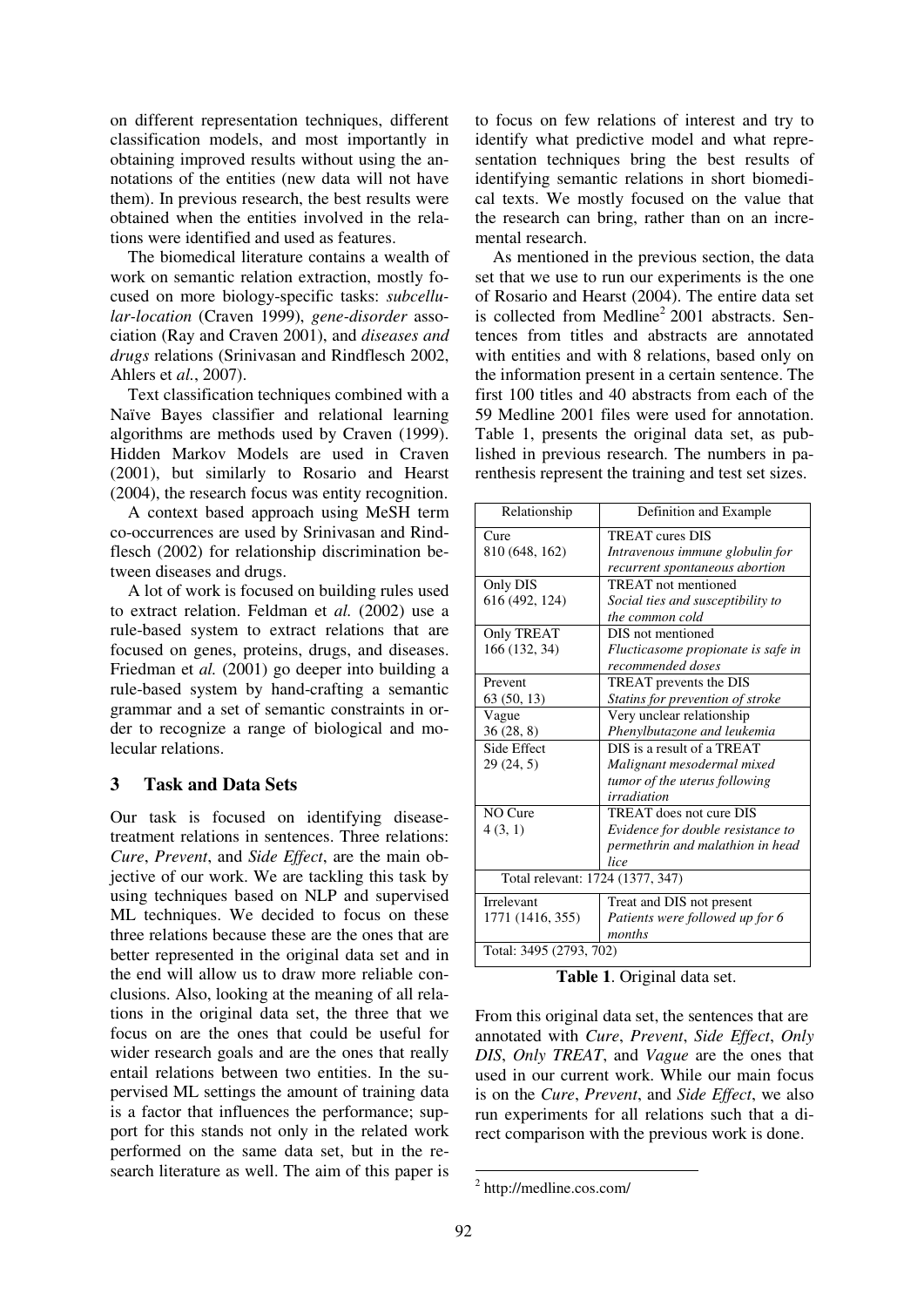Table 2 describes the data sets that we created from the original data and used in our experiments. For each of the relations of interest we have 3 labels attached: *Positive*, *Negative*, and *Neutral*. The *Positive* label is given to sentences that are annotated with the relation in question in the original data; the *Negative* label is given to the sentences labeled with *Only DIS* and *Only TREAT* classes in the original data; *Neutral* label is given to the sentences annotated with *Vague* class in the original data set.

|                   | Train           |                 |                |  |  |
|-------------------|-----------------|-----------------|----------------|--|--|
| <b>Relation</b>   | <b>Positive</b> | <b>Negative</b> | <b>Neutral</b> |  |  |
| Cure              | 554             | 531             | 25             |  |  |
| <b>Prevent</b>    | 42              | 531             | 25             |  |  |
| <b>SideEffect</b> | 20              | 531             | 25             |  |  |
|                   |                 | <b>Test</b>     |                |  |  |
| <b>Relation</b>   | <b>Positive</b> | <b>Negative</b> | <b>Neutral</b> |  |  |
| Cure              | 276             | 266             | 12             |  |  |
| <b>Prevent</b>    | 21              | 266             | 12             |  |  |
| <b>SideEffect</b> | 10              | 266             | 12             |  |  |

**Table 2.** Our data sets<sup>3</sup>.

# **4 Methodology**

The experimental settings that we follow are adapted to the domain of study (we integrate additional medical knowledge), yielding for the methods to bring improved performance.

The challenges that can be encountered while working with NLP and ML techniques are: finding the suitable model for prediction – since the ML field offers a suite of predictive models (algorithms), the task of finding the suitable one relies heavily on empirical studies and knowledge expertise; and finding the best data representation – identifying the right and sufficient features to represent the data is a crucial aspect. These challenges are addressed by trying various predictive algorithms based on different learning techniques, and by using various textual representation techniques that we consider suitable.

The task of identifying the three semantic relations is addressed in three ways:

*Setting 1:* build three models, each focused on one relation that can distinguish sentences that contain the relation – *Positive* label, from other sentences that are neutral – *Neutral* label, and from sentences that do not contain relevant information – *Negative* label;

*Setting 2:* build three models, each focused on one relation that can distinguish sentences that contain the relation from sentences that do not contain any relevant information. This setting is similar to a two-class classification task in which instances are labeled either with the relation in question – *Positive* label, or with non-relevant information – *Negative* label;

 *Setting 3:* build one model that distinguishes the three relations – a three-way classification task where each sentence is labeled with one of the semantic relations, using the data with all the *Positive* labels.

The first set of experiments is influenced by previous research done by Koppel and Schler (2005). The authors claim that for polarity learning "neutral" examples help the learning algorithms to better identify the two polarities. Their research was done on a corpus of posts to chat groups devoted to popular U.S. television and posts to shopping.com's product evaluation page.

As classification algorithms, a set of 6 representative models: decision-based models (Decision trees – J48), probabilistic models (Naïve Bayes and complement Naïve Bayes (CNB), which is adapted for imbalanced class distribution), adaptive learning (AdaBoost), linear classifier (support vector machine (SVM) with polynomial kernel), and a classifier, ZeroR, that always predicts the majority class in the training data used as a baseline. All classifiers are part of a tool called Weka<sup>4</sup>.

As representation technique, we rely on features such as the words in the context, the noun and verb-phrases, and the detected biomedical and medical entities. In the following subsections, we describe all the representation techniques that we use.

# **4.1 Bag-of-words representation**

The bag-of-words (BOW) representation is commonly used for text classification tasks. It is a representation in which the features are chosen among the words that are present in the training data. Selection techniques are used in order to identify the most suitable words as features. After the feature space is identified, each training and test instance is mapped into this feature representation by giving values to each feature for a certain instance. Two feature value representations are the most commonly used for the BOW representation: binary feature values – the value

<sup>&</sup>lt;sup>3</sup> The number of sentences available for download is not the same as the ones from the original data set, published in Rosario and Hearst ('04).

<sup>4</sup> http://www.cs.waikato.ac.nz/ml/weka/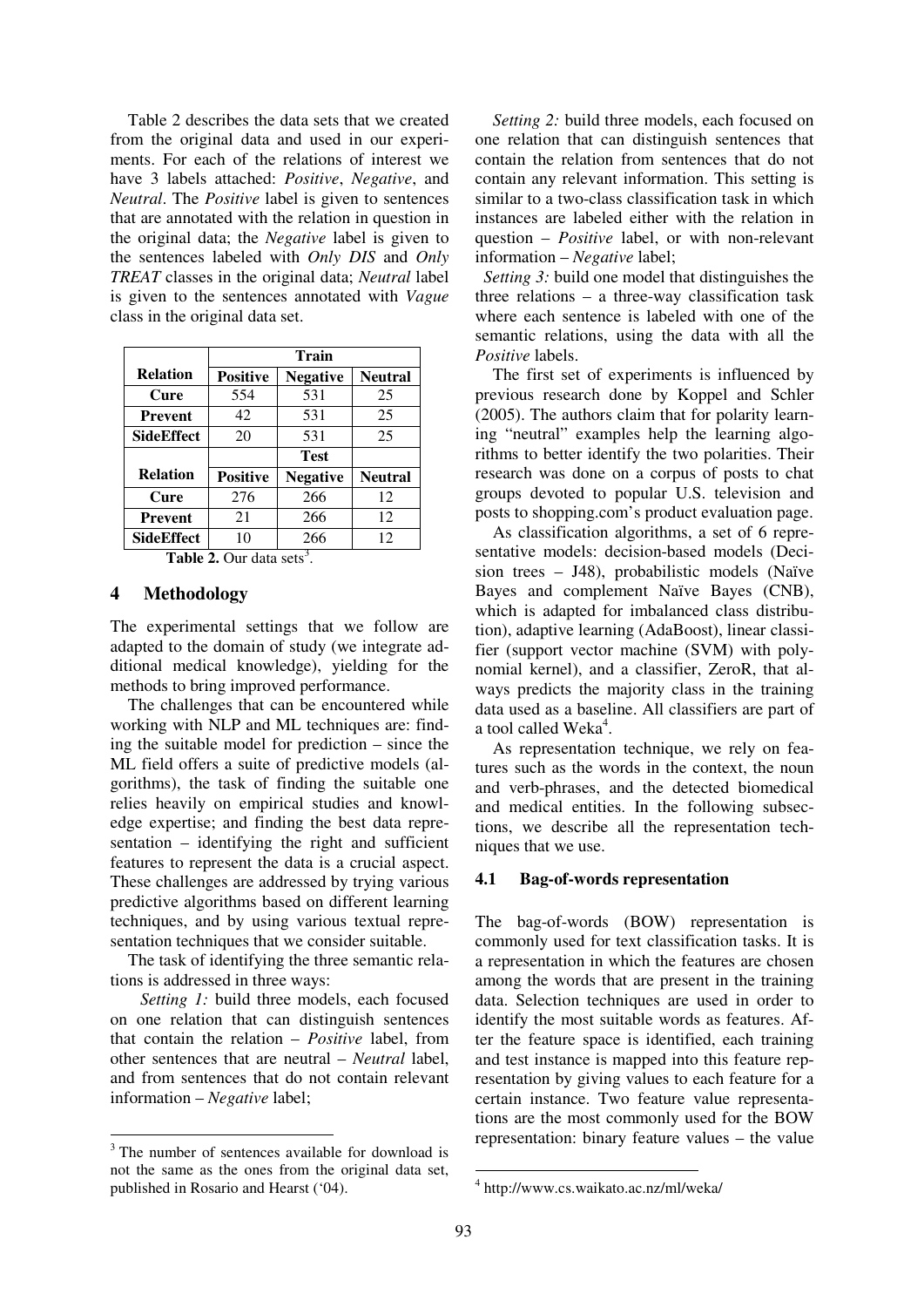of a feature is 1 if the feature is present in the instance and 0 otherwise, or frequency feature values – the feature value is the number of times it appears in an instance, or 0 if it did not appear.

Taking into consideration the fact that an instance is a sentence, the textual information is relatively small. Therefore a frequency value representation is chosen. The difference between a binary value representation and a frequency value representation is not always significant, because sentences tend to be short. Nonetheless, if a feature appears more than once in a sentence, this means that it is important and the frequency value representation captures this aspect.

The selected features are words (not lemmatized) delimited by spaces and simple punctuation marks: *space, ( , ) , [ , ] , . , ' , \_* that appeared at least three times in the training collection and contain at least an alpha-numeric character, are not part of an English list of stop words<sup>5</sup> and are longer than three characters. Stop words are function words that appear in every document (e.g., *the, it, of, an*) and therefore do not help in classification. The frequency threshold of three is commonly used for text collections because it removes non-informative features and also strings of characters that might be the result of a wrong tokenization when splitting the text into words. Words that have length of one or two characters are not considered as features because of two reasons: possible incorrect tokenization and problems with very short acronyms in the medical domain that could be highly ambiguous (could be a medical acronym or an abbreviation of a common word).

# **4.2 NLP and biomedical concepts representation**

The second type of representation is based on NLP information – noun-phrases, verb-phrases and biomedical concepts (Biomed). In order to extract this type of information from the data, we used the Genia<sup>6</sup> tagger. The tagger analyzes English sentences and outputs the base forms, partof-speech tags, chunk tags, and named entity tags. The tagger is specifically tuned for biomedical text such as Medline abstracts.

Figure 1 presents an output example by the Genia tagger for the sentence: "*Inhibition of NFkappaB activation reversed the anti-apoptotic effect of isochamaejasmin."*. The tag O stands for Outside, B for Beginning, and I for Inside.

**Figure 1**. Example of Genia tagger output

|                       |                                         | ັ         |             |           |
|-----------------------|-----------------------------------------|-----------|-------------|-----------|
| <b>Inhibition</b>     | Inhibition                              | NN        | <b>B-NP</b> | Ω         |
| οf                    | οf                                      | IN        | B-PP        | Ω         |
|                       | NF-kappaB NF-kappaB                     | NN        | <b>B-NP</b> | B-protein |
| activation activation |                                         | <b>NN</b> | I-NP        | O         |
| reversed              | reverse                                 | VBD       | <b>B-VP</b> | $\Omega$  |
| the                   | the                                     | DT        | <b>B-NP</b> | Ω         |
|                       | anti-apoptotic anti-apoptotic JJ        |           | $I-NP$      | O         |
| effect                | effect                                  | NN        | <b>I-NP</b> | Ω         |
| οf                    | of                                      | IN        | <b>B-PP</b> | Ω         |
|                       | isochamaejasmin isochamaejasmin NN B-NP |           |             | $\Omega$  |
|                       |                                         |           |             |           |

The noun-phrases and verb-phrases identified by the tagger are considered as features for our second representation technique. The following preprocessing steps are applied before defining the set of final features: remove features that contain only punctuation, remove stop-words, and consider valid features only the lemma-based forms of the identified noun-phrases, verb-phrases and biomedical concepts. The reason to do this is because there are a lot of inflected forms (*e.g.,*  plural forms) for the same word and the lemmatized form (the base form of a word) will give us the same base form for all the inflected forms.

# **4.3 Medical concepts (UMLS) representation**

In order to work with a representation that provides features that are more general than the words in the abstracts (used in the BOW representation), we also used the unified medical language system<sup>7</sup> (here on UMLS) concept representations. UMLS is a knowledge source developed at the U.S. National Library of Medicine (here on NLM) and it contains a meta-thesaurus, a semantic network, and the specialist lexicon for biomedical domain. The meta-thesaurus is organized around concepts and meanings; it links alternative names and views of the same concept and identifies useful relationships between different concepts. UMLS contains over 1 million medical concepts, and over 5 million concept names which are hierarchical organized. Each unique concept that is present in the thesaurus has associated multiple text strings variants (slight morphological variations of the concept). All concepts are assigned at least one semantic type from the semantic network providing a generalization of the existing relations between concepts. There are 135 semantic types in the knowledge base linked through 54 relationships.

<sup>5</sup> http://www.site.uottawa.ca/~diana/csi5180/StopWords

<sup>6</sup> http://www-tsujii.is.s.u-tokyo.ac.jp/GENIA/tagger/

 7 http://www.nlm.nih.gov/pubs/factsheets/umls.html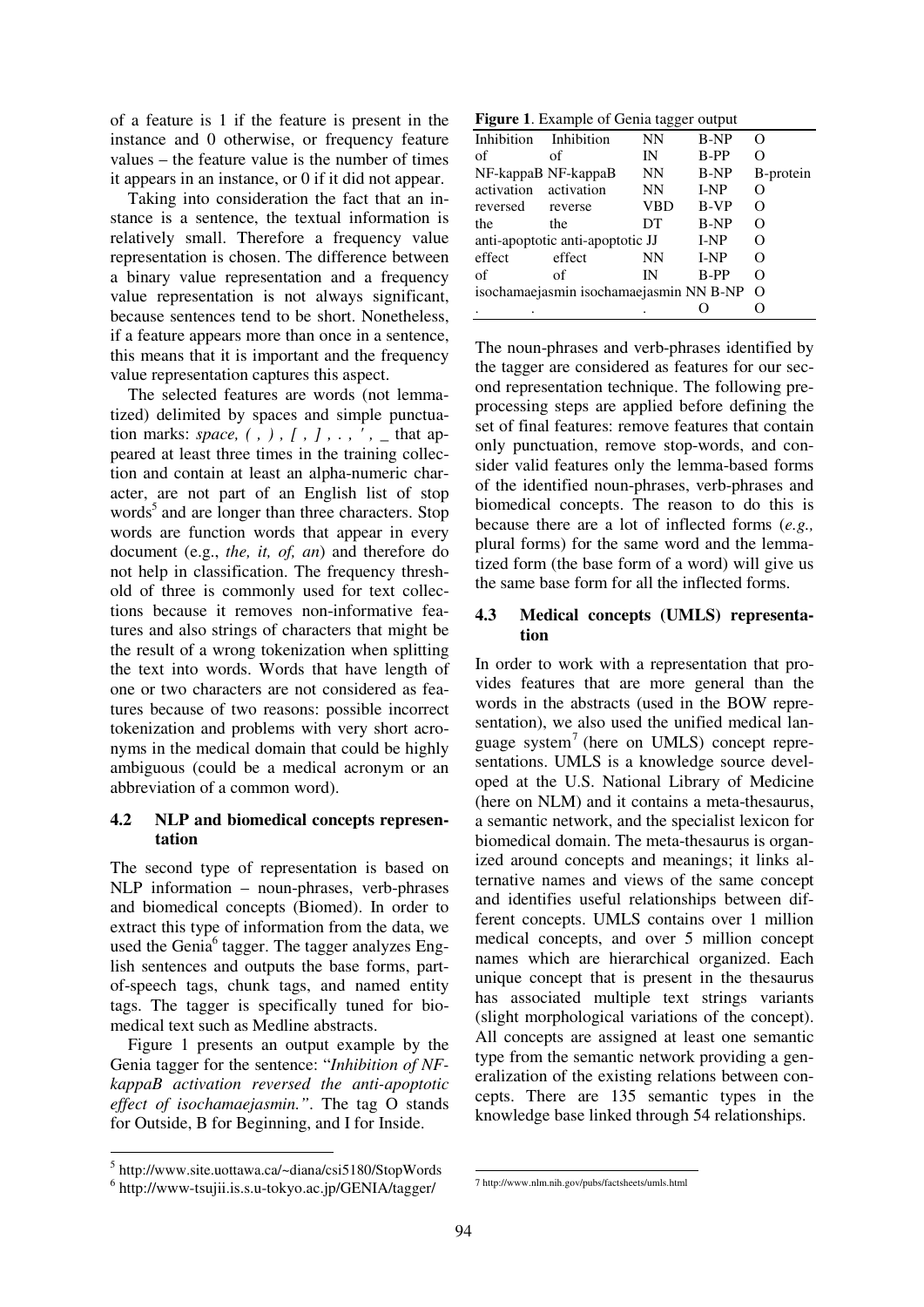In addition to the UMLS knowledge base, NLM created a set of tools that allow easier access to the useful information. MetaMap<sup>8</sup> is a tool created by NLM that maps free text to medical concepts in the UMLS, or equivalently, it discovers meta-thesaurus concepts in text. With this software, text is processed through a series of modules that in the end will give a ranked list of all possible concept candidates for a particular noun-phrase. For each of the noun phrases that the system finds in the text, variant noun phrases are generated. For each of the variant noun phrases, candidate concepts (concepts that contain the noun phrase variant) from the UMLS meta-thesaurus are retrieved and evaluated. The retrieved concepts are compared to the actual phrase using a fit function that measures the text overlap between the actual phrase and the candidate concept (it returns a numerical value). The best of the candidates are then organized according to the decreasing value of the fit function. We used the top concept candidate for each identified phrase in an abstract as a feature. Figure 2 presents an example of the output of the Meta-Map system for the phrase "*to an increased risk*". The information presented in the brackets, the semantic type, "Qualitative Concept, Quantitative Concept" for the candidate with the fit function value 861 is the feature used for our UMLS representation.

Meta Candidates (6)

861 Risk [Qualitative Concept, Quantitative Concept] 694 Increased (Increased (qualifier value)) [Functional Concept]

623 Increase (Increase (qualifier value)) [Functional Concept]

601 Acquired (Acquired (qualifier value)) [Temporal Concept]

601 Obtained (Obtained (attribute)) [Functional Concept]

588 Increasing (Increasing (qualifier value)) [Functional Concept]

Another reason to use a UMLS concept representation is the *concept drift* phenomenon that can appear in a BOW representation. Especially in the medical domain texts, this is a frequent problem as stated by Cohen *et al.* (2004). New articles that publish new research on a certain topic bring with them new terms that might not match the ones that were seen in the training process in a certain moment of time.

Experiments for the task tackled in our research are performed with all the abovementioned representations, plus combinations of them. We combine the BOW, UMLS and NLP and biomedical concepts by putting all features together to represent an instance.

#### **5 Results**

This section presents the results obtained for the task of identifying semantic relations with the methods described above. As evaluation measures we report F-measure and accuracy values. The main evaluation metric that we consider is the F-measure<sup>9</sup>, since it is a suitable when the data set is imbalanced. We report the accuracy measure as well, because we want to compare our results with previous work. Table A1 from appendix A presents the results that we obtained with our methods. The table contains F-measure scores for all three semantic relations with the three experimental settings proposed for all combinations of representation and classification algorithms. In this section, since we cannot report all the results for all the classification algorithms, we decided to report the classifiers that obtained the lower and upper margin of results for every representation setting. More detailed descriptions for the results are present in appendix A. We consider as baseline a classifier that always predicts the majority class. For the relation *Cure* the F-measure baseline is 66.51%, for *Prevent* and *Side Effect* 0%.

The next three figures present the best results obtained for the three experimental settings.

**Figure 3.** Best results for Setting 1.



<sup>9</sup> F-measure represents the harmonic mean between precision and recall. Precision represents the percentage of correctly classified sentences while recall represents the percentage of sentences identified as relevant by the classifier.

<sup>8</sup> http://mmtx.nlm.nih.gov/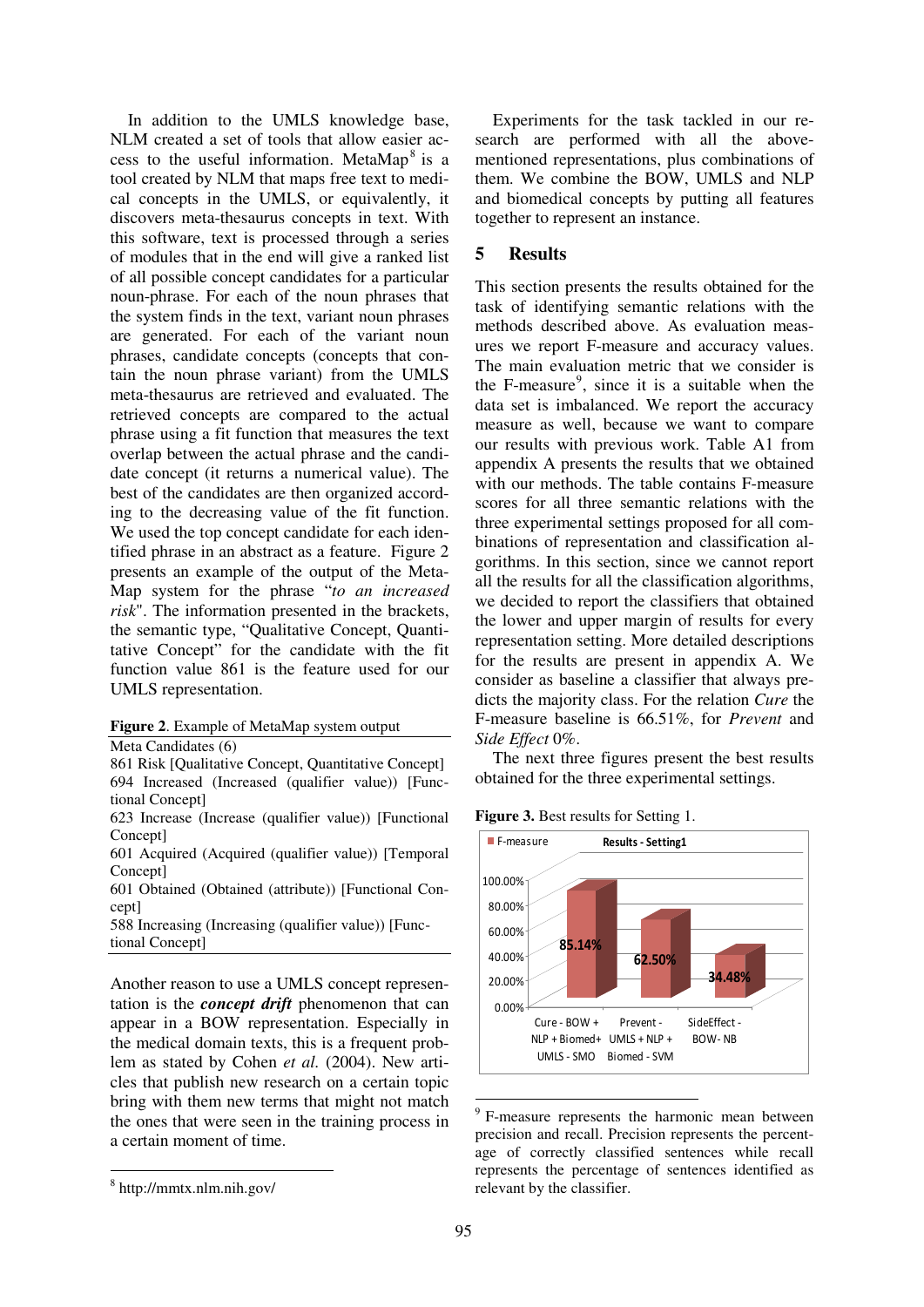**Figure 4.** Best results for Setting 2.



**Figure 5.** Best results for Setting 3.



# **6 Discussion**

Our goal was to obtain high performance results for the three semantic relations. The first set of experiments was influenced by previous work on a different task. The results obtained show that this setting might not be suitable for the medical domain, due to one of the following possible explanations: the number of examples that are considered as being neutral is not sufficient or not appropriate (the neutral examples are considered sentences that are annotated with a *Vague* relation in the original data); or the negative examples are not appropriate (the negative examples are considered sentences that talk about either treatment or about diseases). The results of these experiments are shown in Figure 3. As future work, we want to run similar setting experiments when considering negative examples sentences that are not informative, labeled *Irrelevant*, from the original data set, and the neutral examples the ones that are considered negative in this current experiments.

In Setting 2, the results are better than in the previous setting, showing that the neutral examples used in the previous experiments confused the algorithms and were not appropriate. These results validate the fact that the previous setting was not the best one for the task.

The best results for the task are obtained with the third setting, when a model is built and trained on a data set that contains all sentences annotated with the three relations. The representation and the classification algorithms were able to make the distinction between the relations and obtained the best results for this task. The results are: 98.55% F-measure for the C*ure* class, 100% F-measure for the *Prevent* class, and 88.89% for the S*ide Effect* class.

Some important observations can be drawn from the obtained results: probabilistic and linear models combined with informative feature representations bring the best results. They are consistent in outperforming the other classifiers in all the three settings. AdaBoost classifier was outperformed by other classifiers, which is a little surprising, taking into consideration the fact that this classifier tends to work better on imbalanced data. BOW is a representation technique that even though it is simplistic, most of the times it is really hard to outperform. One of the major contributions of this work is the fact that the current experiments show that additional information used in the representation settings brings improvements for the task. The task itself is a knowledge-charged task and the experiments show that classifiers can perform better when richer information (*e.g.* concepts for medical ontologies) is provided.

#### **6.1 Comparison to previous work**

Even though our main focus is on the three relations mentioned earlier, in order to validate our methodology, we also performed the 8-class classification task, similar to the one done by Rosario and Hearst (2004). Figure 3 presents a graphical comparison of the results of our methods to the ones obtained in the previous work. We report accuracy values for these experiments, as it was done in the previous work.

In Figure 3, the first set of bar-results represents the best individual results for each relation. The representation technique and classification model that obtains the best results are the ones described on the x-axis.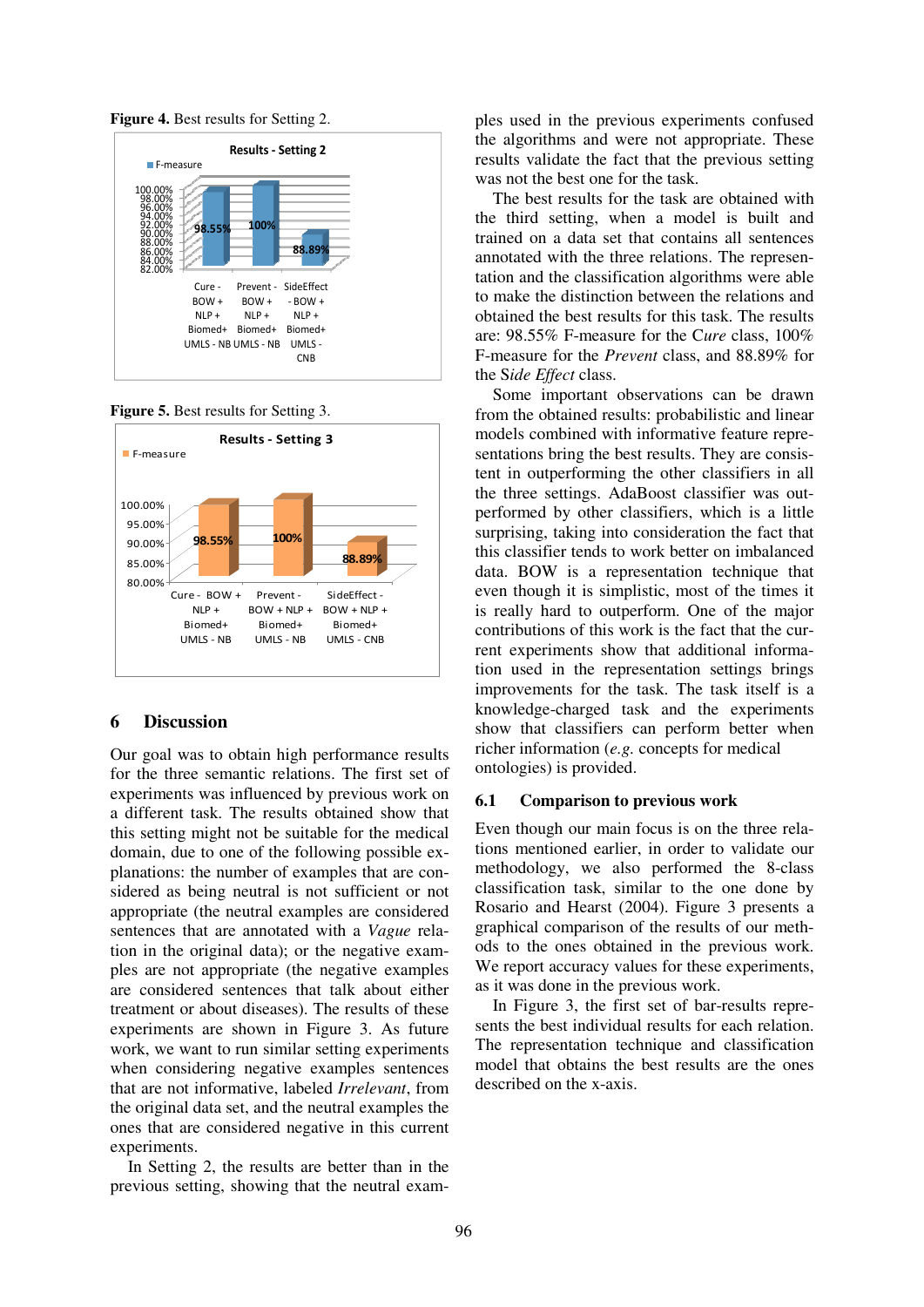**Figure 3.** Comparison of results.



The second series of results represents the overall best model that is reported for each relation. The model reported here is a combination of BOW, verb and noun-phrases, biomedical and UMLS concepts, with a CNB classifier.

The third series of results represent the accuracy results obtained in previous work by Rosario and Hearst (2004). As we can see from the figure, the best individual models have a major improvement over previous results. When a single model is used for all relations, our results improve the previous ones in four relations with the difference varying from: 3 percentage point difference (*Cure*) to 23 percentage point difference (*Prevent*). We obtain the same results for two semantic relations, *No\_Cure* and *Vague* and we believe that this is the case due to the fact that these two classes are significantly underrepresented compared to the other ones involved in the task. For the *Treatment\_Only* relation our results are outperformed with 1.5 percentage points and for the *Irrelevant* relation with 0.1 percentage point, only when we use the same model for all relations.

# **7 Conclusion and Future Work**

We can conclude that additional knowledge and deeper analysis of the task and data in question are required in order to obtain reliable results. Probabilistic models are stable and reliable for the classification of short texts in the medical domain. The representation techniques highly influence the results, common for the ML community, but more informative representations

where the ones that consistently obtained the best results.

As future work, we would like to extend the experimental methodology when the first setting is applied, and to use additional sources of information as representation techniques.

#### **References**

- Ahlers C., Fiszman M., Fushman D., Lang F.-M., Rindflesch T. 2007. *Extracting semantic predications from Medline citations for pharmacogenomics.* Pacific Symposium on Biocomputing, 12:209- 220.
- Craven M. 1999. *Learning to extract relations from Medline*. AAAI-99 Workshop on Machine Learning for Information Extraction.
- Feldman R. Regev Y., Finkelstein-Landau M., Hurvitz E., and Kogan B. 2002. *Mining biomedical literature using information extraction*. Current Drug Discovery.
- Friedman C., Kra P., Yu H., Krauthammer M., and Rzhetzky A. 2001. *Genies: a natural-language processing system for the extraction of molecular pathways from journal articles*. Bioinformatics,  $17(1)$ .
- Ginsberg J., Mohebbi Matthew H., Rajan S. Patel, Lynnette Brammer, Mark S. Smolinski & Larry Brilliant. 2009. *Detecting influenza epidemics using search engine query data.* Nature 457, 1012-1014.
- Hunter Lawrence and K. Bretonnel Cohen. 2006. *Biomedical Language Processing: What's Beyond PubMed?* Molecular Cell 21, 589–594.
- Ray S. and Craven M. 2001. *Representing sentence structure in Hidden Markov Models for information extraction*. Proceedings of IJCAI-2001.
- Rosario B. and Marti A. Hearst. 2004. *Classifying semantic relations in bioscience text.* Proceedings of the 42nd Annual Meeting on Association for Computational Linguistics, 430.
- Koppel M. and J. Schler. 2005. *Using Neutral Examples for Learning Polarity,* Proceedings of IJCAI, Edinburgh, Scotland*.*
- Srinivasan P. and T. Rindflesch 2002. *Exploring text mining from Medline*. Proceedings of the AMIA Symposium.